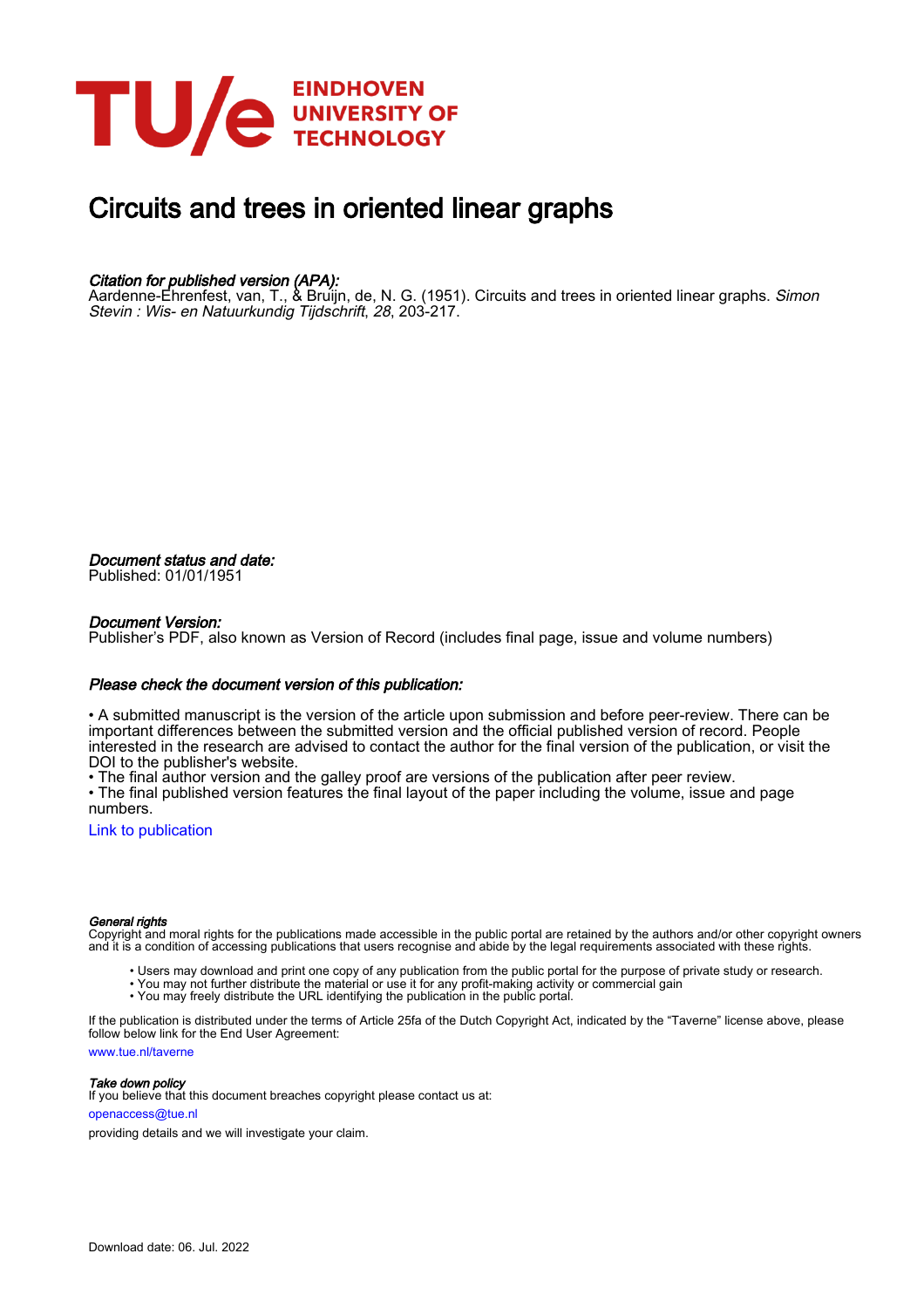## CIRCUITS AND TREES IN ORIENTED LINEAR GRAPHS

by T. van Aardenne-Ehrenfest (Dordrecht) and N. G. de Bruijn (Delft)

## § 1.  $P_n(\sigma)$ -cycles.

In this § we state the problem which gave rise to our investigations about graphs. The further contents of the paper are independent of this  $§$  1.

Consider a set of  $\sigma$  figures 1, 2, ...,  $\sigma$ , and let  $n$  be a natural number. A sequence of  $n$  figures will be called an  $n$ -tuple. Clearly, there are  $\sigma^n$  different *n*-tuples.

An oriented circular array, consisting of  $\sigma^n$  figures, will be called a  $P_n$ -cycle, whenever it has the property that each *n*-tuple occurs exactly once as a set of  $n$  consecutive figures of the cycle. An example, with  $\sigma = 3$ ,  $n = 2$  is the cycle 1 1 2 2 3 3 1 3 2 1

The existence of  $P_n(\sigma)$ -cycles, for arbitrary values of  $\sigma$  and n, was proved by M. H. MARTIN [3], I. J. GOOD [2] and D. REES [4]. One of us showed ([1]) that, for  $\sigma = 2$ , the number of different  $P_n^{(2)}$ -cycles equals  $2^{f(n)}$ ,  $f(n) = 2^{n-1} - n$ .

This result was derived as follows. The number of  $P_n^{(2)}$ -cycles can be interpreted as the number of circuits in a certain graph  $N_{n+1}$  (compare also [2]). The graph  $N_{n+1}$  can be obtained by a certain operation from  $N_n$ , and by a general theorem on circuits in oriented graphs the number of circuits of  $N_{n+1}$  could be expressed in the number of circuits of  $N_n$ . This theorem on graphs was proved in [1] only for the case that at any vertex 2 edges point outward and 2 inward. In the present paper we shall deal, among other things, with the general case (theorem 4). This result immediately enables us to determine the number of  $P_n^{(o)}$ -cycles for arbitrary  $\sigma$ . Referring to [1] for details, we only state the result: The number of different  $P_n(\sigma)$ -cycles is  $\sigma^{n}(\sigma)$ , where  $q = \sigma^{n-1}$ .

For example, there are 24  $P_2^{(3)}$ -cycles. Six of them are

| 1 1 2 3 3 2 2 1 3 |  |  |  |  |  |  |  |  | 1 1 2 2 3 2 1 3 3 |  |
|-------------------|--|--|--|--|--|--|--|--|-------------------|--|
| 1 1 2 3 2 2 1 3 3 |  |  |  |  |  |  |  |  | 1 1 2 2 3 3 1 3 2 |  |
| 1 1 2 2 3 3 2 1 3 |  |  |  |  |  |  |  |  | 1 1 2 2 3 1 3 3 2 |  |

1) It has to be understood that these figures have to be placed around an oriented circle. Therefore,  $21$  is one of the  $2 -$  tuples occurring in the cycle. Naturally, 112233132 and 331321122 are considered as one and the same cycle, but 112313322, which has the reversed order, is a different one.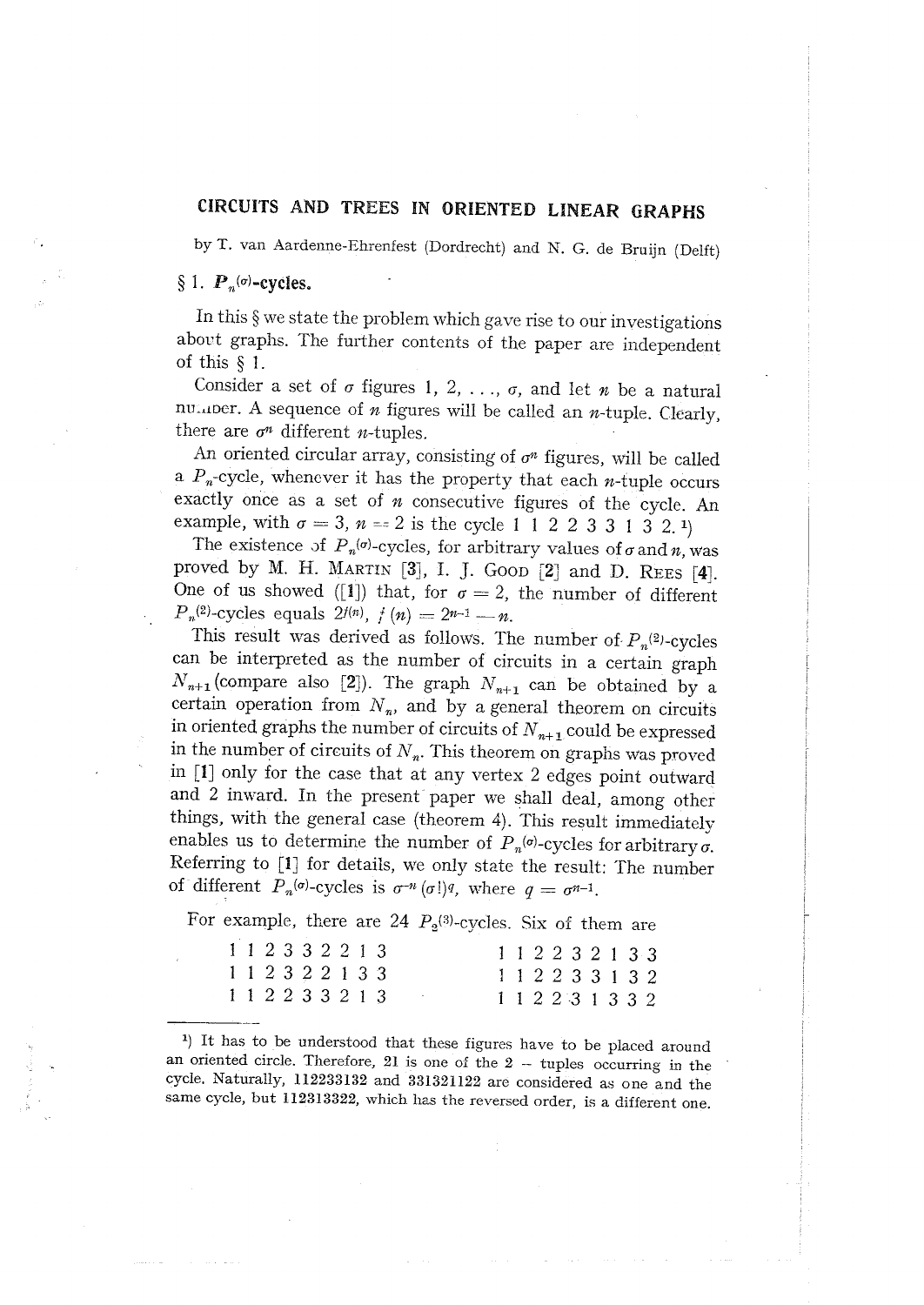Another six are obtained from these by interchanging the figures 2 and 3 everywhere. By reversing the orientation, 12 new cycles arise.

## $§$  2. Preliminaries about permutation groups.

Let  $\mathfrak{S}_m$  be the symmetric group of degree m, that is, the group of all  $m!$  permutations of a set  $E_m$  of m objects. If  $\mathfrak A$  is a subset of  $\mathfrak{S}_m$  then the number of cyclic permutations in  $\mathfrak A$  will be denoted by  $|\mathfrak{A}|$ , and the total number of elements in  $\mathfrak{A}$  by  $n(\mathfrak{A})$ .

A subset  $\mathfrak D$  of  $\mathfrak{S}_m$  will be called a *D-set* (in  $\mathfrak{S}_m$ ), whenever it has the property that  $|S\mathfrak{D}|$  has the same value for all  $S \in \mathfrak{S}_m$ . It is easily seen that, in that case, we have  $|S \mathfrak{D}| = m^{-1} \cdot n(\mathfrak{D})$ . For, if C is any cyclic permutation, then there are exactly  $n(\mathfrak{D})$  possibilities for S such that  $S\mathfrak{D}$  contains C, and it follows that  $m! |S\mathfrak{D}|$  $= (m-1)! n (\mathfrak{D}).$ 

Furthermore, it may be remarked that  $|S\mathfrak{D}| = |\mathfrak{D} S|$ , since SBS<sup>-1</sup> is cyclic whenever B is cyclic. Therefore, if  $\mathfrak D$  is a D-set and if P is an arbitrary element of  $\mathfrak{S}_m$ , then  $\mathfrak{D} P$  is also a D-set.

 $\mathfrak{S}_m$  itself clearly is a D-set in  $\mathfrak{S}_m$ , but theorem 1 will show that non-trivial D-sets exist.

Let  $E_i$  be a sub-set of the set of objects  $E_m$ , containing l objects. Consider the sub-group  $\mathfrak{G} \subset \mathfrak{S}_m$  of all permutations which only permute the elements of  $E_i$ , leaving the remaining elements of  $E_m$ invariant. If G is any permutation of  $\mathfrak G$ , then  $\overline G$  denotes the corresponding permutation of the objects of  $E_i$ , that is to say, we disregard the objects belonging to  $E_m - E_l$  (which are invariant under G). G is defined uniquely by  $\overline{G}$ , and vice versa. The same notation will be used for sets: if  $\mathfrak{A} \subset \mathfrak{G}$ , then  $\overline{\mathfrak{A}}$  denotes the set of all  $\overline{G}$ , where  $G$  ε  $\mathfrak{A}$ .

Lemma 1. Let  $\mathfrak B$  be a sub-set of  $\mathfrak G$  such that  $\overline{\mathfrak B}$  is a D-set in  $\overline{\mathfrak{G}}$ , and let  $C \in \mathfrak{S}_m$  be a cyclic permutation. Then we have

## $|\mathfrak{B} C| = l^{-1} \cdot n \mathfrak{(B)}.$

Proof. We shall deal with the cyclic representations of the permutations involved. Let  $\overline{G}$  be the element of  $\overline{\mathfrak{G}}$  whose cyclic representation is obtained by cancelling the objects of  $E_m - E_i$ from the cyclic representation of C. Further, let  $G_1$  be an arbitrary permutation of  $\mathfrak{G}$ . Then it is easily verified that  $\vec{G}_1\vec{G}$  (of degree  $l$ ) shows the same number of cycles as  $G_1C$  (of degree m). Hence  $G_1C$  is cyclic whenever  $\tilde{G}_1\overline{G}$  is cyclic. Therefore

$$
|\mathfrak{B} C| = |\mathfrak{B} G| = l^{-1} \cdot n \left( \mathfrak{B} \right) = l^{-1} \cdot n \left( \mathfrak{B} \right).
$$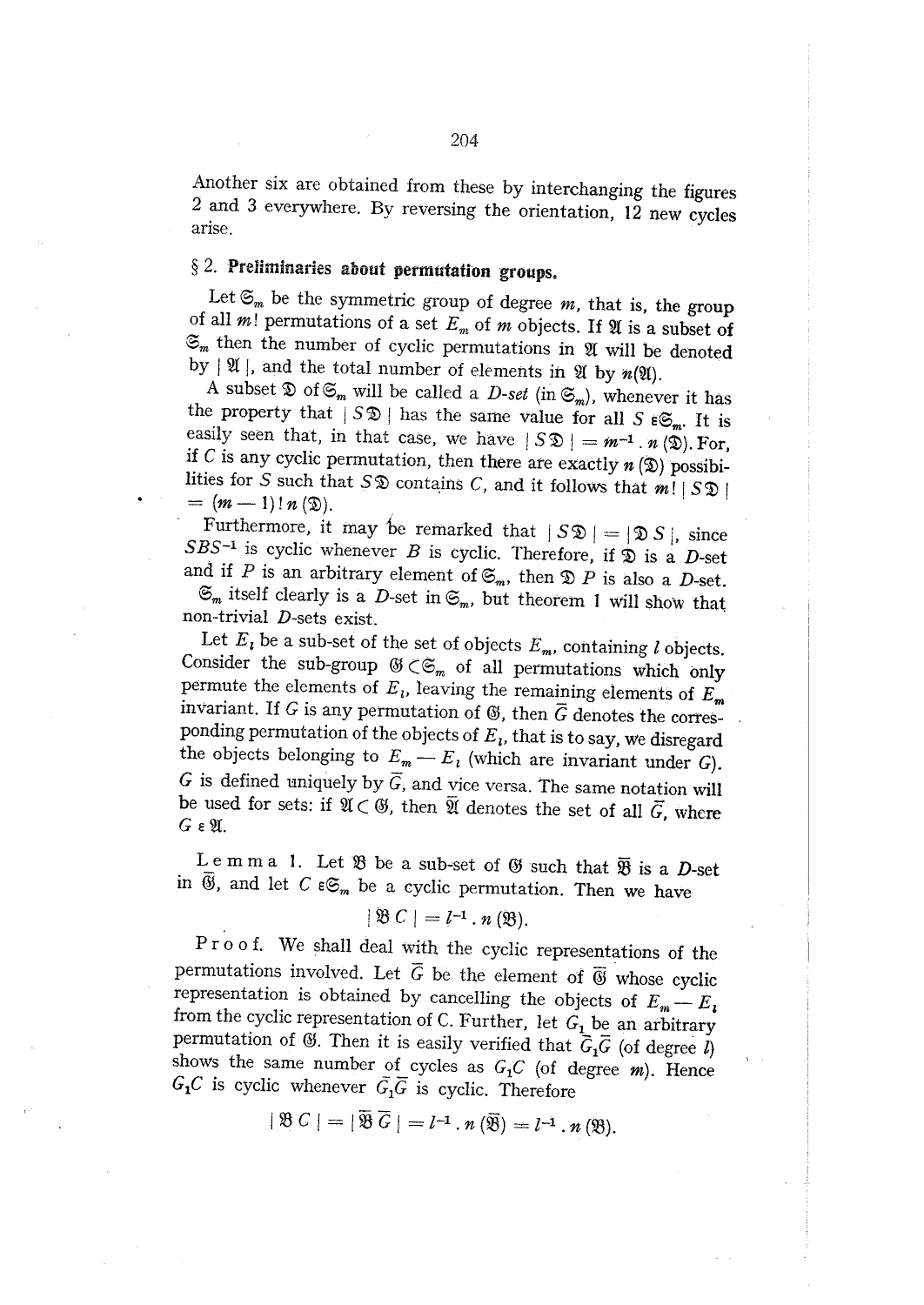Lemma 2. Let  $\mathfrak{B}$  be a subset of  $\mathfrak{G}$  such that  $\overline{\mathfrak{B}}$  is a D-set in  $\overline{\mathfrak{G}}$ . Let  $Q$  be any arbitrary permutation of  $\mathfrak{S}_m$ . Then we have

$$
\frac{|\mathfrak{B}\ Q|}{n\left(\mathfrak{B}\right)}\ =\ \frac{|\ \mathfrak{G}\ Q\ |}{n\left(\mathfrak{G}\right)}.
$$

Proof. If there is no  $G \in \mathfrak{G}$  such that  $GQ$  is cyclic, then both sides are equal to zero. Now assume that  $G \in \mathfrak{G}$  is such that  $GQ$ is cyclic; put  $GQ = C$ .

We have  $\mathfrak{G} Q = \mathfrak{G} C$ , and  $\mathfrak{B} Q = (\mathfrak{B} G^{-1}) C$ . The set  $\overline{\mathfrak{B}}_1 =$  $\overline{\mathfrak{B}}$   $\overline{G}^{-1}$  is a D-set in  $\overline{\mathfrak{G}}$ , since  $\overline{\mathfrak{B}}$  was a D-set in  $\overline{\mathfrak{G}}$ . Now, by lemma 1,

 $|\mathfrak{B} Q| = |\mathfrak{B}_1 C| = l^{-1} \cdot n (\mathfrak{B}_1) = l^{-1} \cdot n (\mathfrak{B}).$ 

Analogously

$$
|\mathfrak{G} Q| = |\mathfrak{G} C| = l^{-1} \cdot n \mathfrak{(G)},
$$

and lemma 2 has been proved.

Let k and n be natural numbers, and take  $m = kn$ . We consider a set  $E_m$  of m objects, divided into k systems, each of them containing *n* objects. We shall again denote by  $\mathfrak{S}_m$  the group of all permutations of  $E_m$ .  $\tilde{y}$  denotes the group consisting of all k!  $(n!)^k$ permutations  $H$  with the property that  $Ha$  and  $Hb$  belong to the same system whenever  $a$  and  $b$  belong to the same system. Or, shortly,  $H$  transforms systems into systems.

Theorem 1.  $\mathfrak{H}$  is a D-set in  $\mathfrak{S}_m$ .

Proof. If either  $k = 1$  or  $n = 1$ , then we have  $\mathfrak{H} = \mathfrak{S}_m$ , and the theorem is trivial.

Next we shall deal with the case  $k = 2$ ,  $m = 2n$ . It has to be shown that  $|S \mathfrak{H}|$  does not depend on S (S  $\epsilon \mathfrak{S}_{2n}$ ). Let  $\mathfrak{H}_1$  be the set of all permutations mapping the first system onto itself, and let  $\mathfrak{H}_2$  be the set of those mapping the first system onto the second. Thus  $\mathfrak{H} = \mathfrak{H}_1 + \mathfrak{H}_2$ .

Let  $p$  be the number of objects of the first system mapped into the first system by S, then there are  $q = n - p$  objects of the first system which are mapped into the second system. Then we have

 $|S \mathfrak{H}_1| = q \{ (n-1)!\}^2.$ 

This can be seen, for instance, by interpreting  $|S\,\mathfrak{H}_1|$  as the number of circuits (see § 3) in the following graph. Take two vertices, A and B, and  $2n$  oriented edges:  $p$  of them from A to A,  $\phi$  from B to B, q from A to B and q from B to A. The number of circuits can be shown to be  $q \{(n-1)!\}^2$ . It can be very rapidly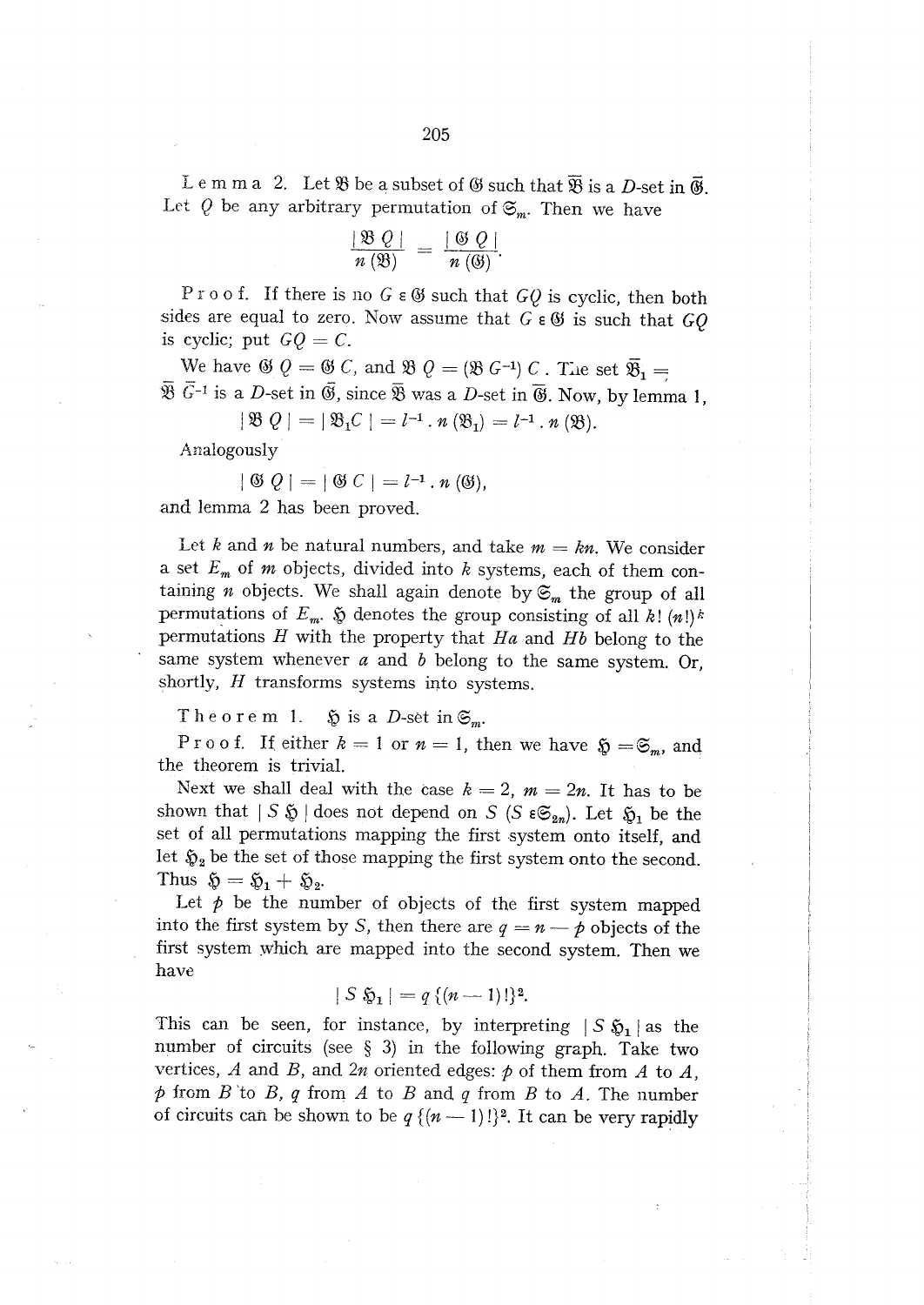determined by theorem 6, for there are exactly  $q$  trees with root  $A$ .

 $\mathfrak{D}_2$  can be written as  $S_0 \mathfrak{D}_1$ , where  $S_0$  is an arbitrary element of  $\tilde{\mathfrak{v}}_2$ . Now  $|S \mathfrak{H}_2| = |S_1 \mathfrak{H}_1|$ , where  $S_1 = SS_0$ .  $S_1$  has the same nature as S, apart from the fact that  $p$  and  $q$  changed their roles.

Hence  $|S \mathfrak{H}_2| = p \{ (n-1)!\}^2$ , and so

 $|S \mathfrak{H}| = |S \mathfrak{H}_1| + |S \mathfrak{H}_2| = (p+q) \{ (n-1)! \}^2 = (n!)^2/n.$ 

This does not depend on S, and so our theorem has been proved in the case  $k=2$ .

Next we consider the general case  $k > 2$ . We have to show that  $|S_1 \mathfrak{H}| = |S_2 \mathfrak{H}|$  for any pair  $S_1$ ,  $S_2$   $(S_1 \varepsilon \mathfrak{S}_m, S_2 \varepsilon \mathfrak{S}_m)$ . Since any S  $\epsilon \mathfrak{S}_m$  can be written as a product of transpositions, it is sufficient to prove that  $|S \mathfrak{H}| = |S T \mathfrak{H}|$  for all S and for any transposition T. Or, what is the same thing, that

$$
\delta Q = |T \mathbin{\&} Q|
$$

for any  $Q \in \mathfrak{S}_m$  and any transposition  $T \in \mathfrak{S}_m$ .

We may assume that  $T$  interchanges two symbols belonging to the first and to the second system, respectively (if  $T$  interchanges two symbols of the same system, then we have  $\mathfrak{H} = T \mathfrak{H}$ , and (2.1) is trivial). Let  $\tilde{\mathfrak{g}}^*$  be the sub-group of  $\tilde{\mathfrak{g}}$  consisting of all permutations of  $\tilde{p}$  which leave all individual elements of the  $3^{rd}$ , 4<sup>th</sup>, ...,  $k^{th}$  system invariant, and let  $\Theta$  be the group arising from  $\mathfrak{S}_m$  in the same manner. We now apply lemma 2, with  $l=2n$ and  $\mathfrak{B} = \mathfrak{H}^*$ . Since the theorem has been proved for the case  $k = 2$ , we know that  $\overline{\mathfrak{H}}^*$  is a D-set in  $\overline{\mathfrak{G}}$ .

Therefore

 $(2.1)$ 

$$
\frac{|\mathfrak{H}^*Q|}{n(\mathfrak{H}^*)}=\frac{|\mathfrak{G}|Q|}{n(\mathfrak{G})},\quad \frac{|T\mathfrak{H}^*Q|}{n(\mathfrak{H}^*)}=\frac{|T\mathfrak{G}|Q|}{n(\mathfrak{G})}.
$$

Evidently  $T \mathfrak{G} = \mathfrak{G}$ , and so  $|\mathfrak{H}^*Q| = |T \mathfrak{H}^*Q|$  for all  $Q \in \mathfrak{S}_m$ .

Since  $\tilde{\mathfrak{D}}^*$  is a sub-group of  $\tilde{\mathfrak{D}}$ , we can split  $\tilde{\mathfrak{D}}$  into classes,  $\tilde{\mathfrak{D}} =$  $\Sigma \mathfrak{H}^* Q_i$ , and now (2.1) follows immediately. The order of the group  $\tilde{p}$  is  $k!(n!)^k$ , and therefore

$$
(2.2) \quad | \mathfrak{H} | = m^{-1} n(\mathfrak{H}) = m^{-1} k! \ (n!)^k = n^{-1} (k-1)! \ (n!)^k.
$$

Let  $\mathcal R$  be the set of all permutations  $K$  with the property that the  $n$  objects of each system are transformed into objects of  $n$ different systems. In other words,  $K$  is such that, if  $a$  and  $b$  belong to the same system, then  $Ka$  and  $Kb$  belong to different systems. Clearly  $\hat{x}$  is empty if  $k < n$ .

It is not difficult to show that  $\Re$  is a D-set. For, if H is an arbitrary permutation of  $\tilde{p}$ , we have  $\mathfrak{R} = \mathfrak{R} H$ . It follows that  $\mathfrak{R}$  is the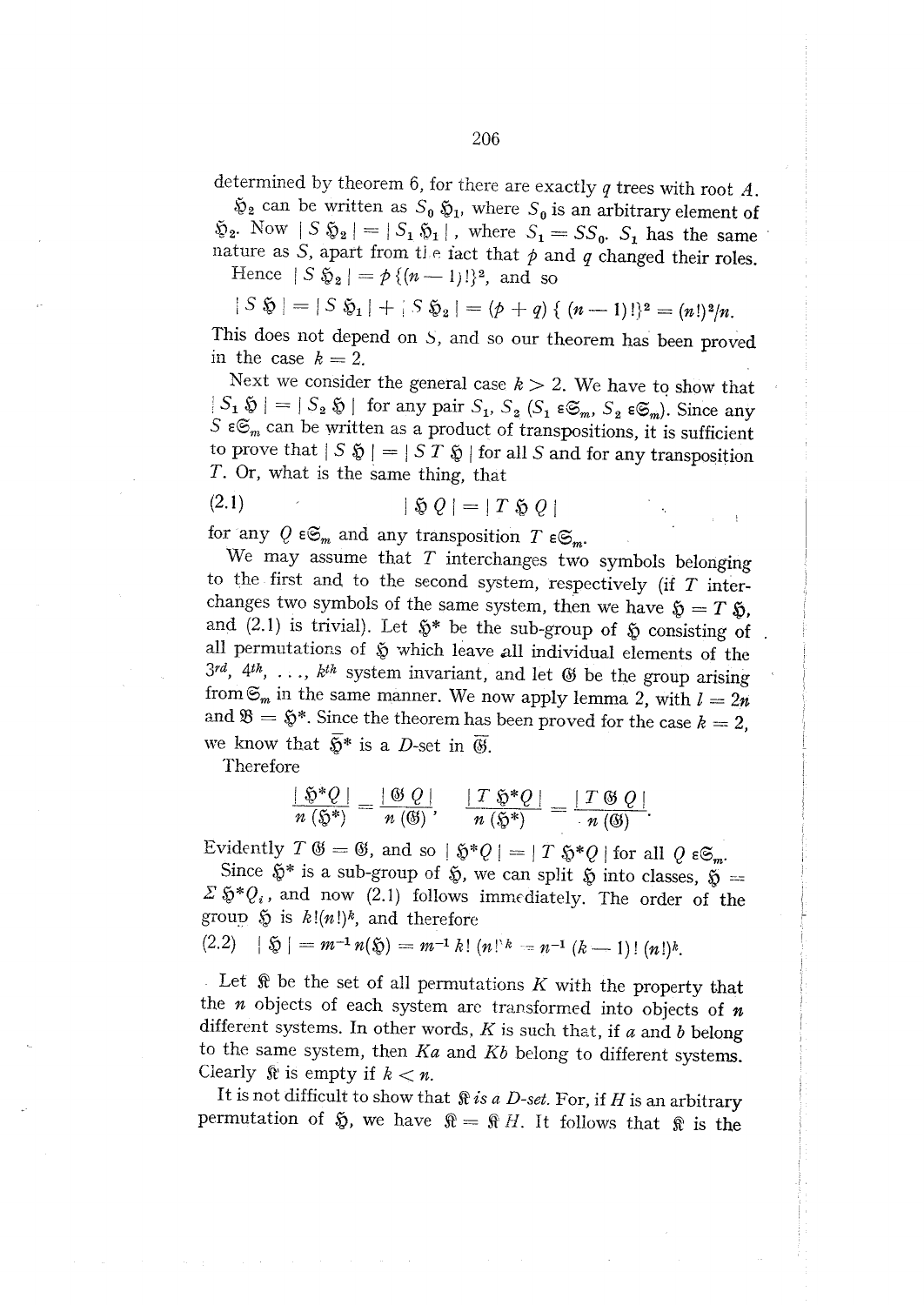sum of a number of left-classes mod  $\tilde{\mathfrak{g}}$ :  $\mathfrak{K} = \Sigma K_i \tilde{\mathfrak{g}}$ . Each component  $K_i$   $\tilde{\mathfrak{D}}$  is a *D*-set, by theorem 1. Hence  $\mathfrak{R}$  is a *D*-set.

It is easily seen that in the special case  $k = n$  the number of elements in  $\mathbb R$  is  $(n!)^{2n}$ , and so we have

 $\|\hat{\mathbf{x}}\| = (n!)^{2n} n^{-2}$  $(k = n).$  $(2.3)$ 

#### $§$  3. T-Graphs.

In  $\S$  3, 4, 5, 6 we shall be mainly concerned with a special type of finite oriented linear graphs, called T-graphs<sup>1</sup>). These have the property that, at each vertex P, the number  $\sigma_i$  of oriented edges pointing to  $P_i$  equals the number of edges pointing away from  $P_i$ . For simplicity we assume  $\sigma_i > 0$  for all i. If this number happens to be the same for all vertices  $(\sigma_i = \sigma \text{ for all } i)$  then we shall call the graph a  $T^{(\sigma)}$  2).

We do not exclude the possibility that, in a  $T$ -graph, several different edges point from  $P_i$  to  $P_j$ , and we neither exclude edges pointing from  $P_i$  to  $P_i$  itself (closed loops).

Therefore, a T-graph can be interpreted as a pair of mappings of a finite set of edges  $\{e_1, \ldots, e_m\}$  onto a finite set of vertices  $\{P_1, \ldots, P_N\}$  such that each vertex is the image of the same number of edges in both mappings. The first mapping maps every edge onto the point where it starts from, and the second one onto the point where it terminates. We shall call these vertices the tail and the head of the edge, respectively. If the head of  $e_i$  coincides with the tail of  $e_i$ , then  $e_i$  and  $e_j$  will be called *consecutive* (which does not imply that  $e_i$  and  $e_i$  are consecutive).

By a complete circuit (a *circuit* for short) is meant any cyclic arrangement of the set of edges in such a manner that the head of each edge coincides with the tail of the next one in the circuit. Or, in other words, such that consecutive edges in the circuit are consecutive in the graph.

Naturally, two circuits are considered as identical whenever the first one is a cyclic permutation of the second. It has to be understood that the order of the edges counts, and not only the order of the heads. So, for instance, if  $m = 3$ ,  $N = 1$ , then  $P_1$  is the head as well as the tail of all edges. There are two different circuits, viz.  $(e_1, e_2, e_3)$  and  $(e_1, e_3, e_2)$ .

<sup>1)</sup> Tutte [5] calls them simple oriented networks.

<sup>&</sup>lt;sup>2</sup>) In the paper [1] the name "T-net" denoted the same thing as  $T^{(2)}$ does in our present notation.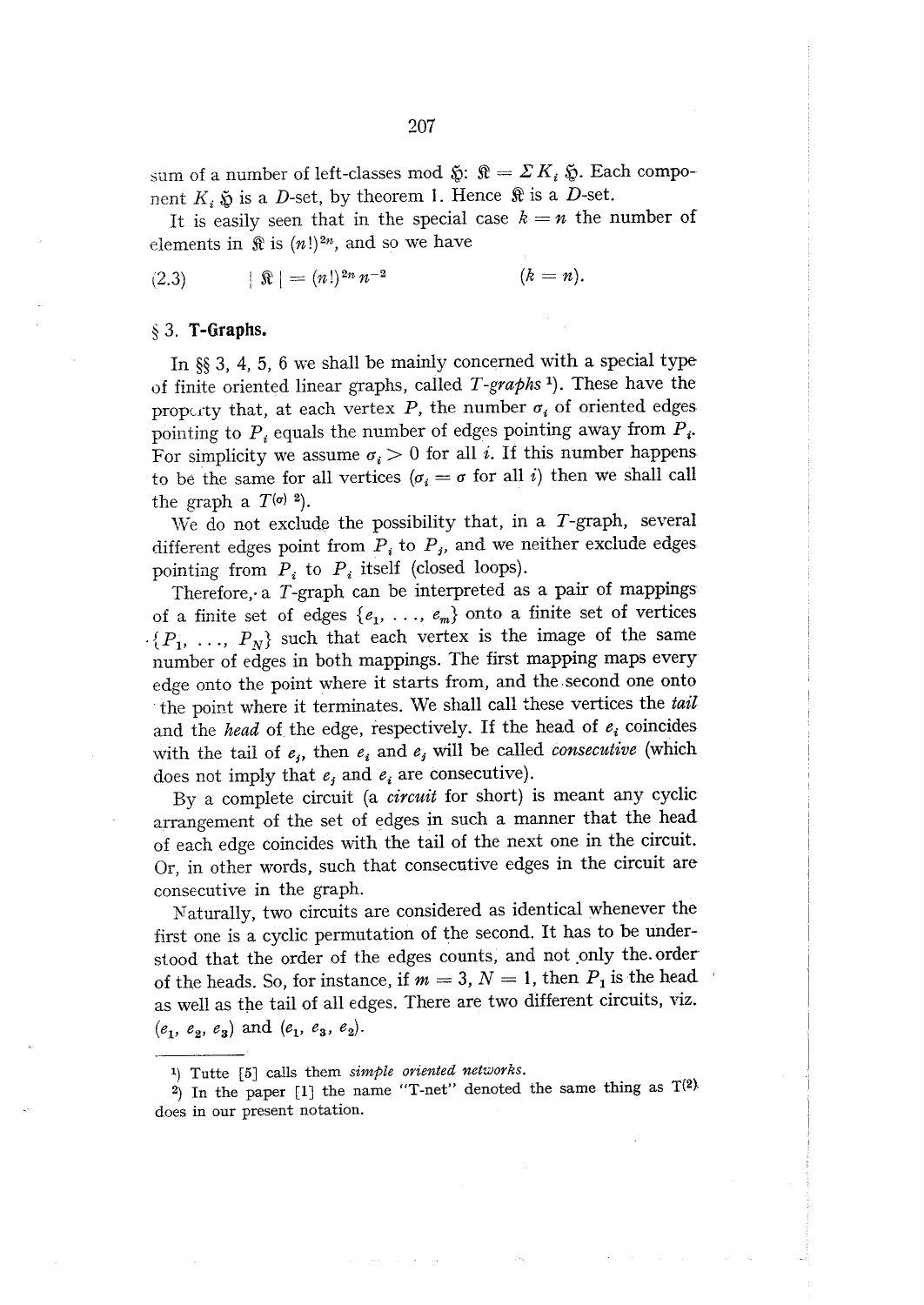The number of circuits of a graph T will be denoted by  $|T|^{1}$ ). A permutation P of the set of edges  $e_1, \ldots, e_m$  will be called *conservative* (with respect to T), whenever  $Pe_i = e_j$  always implies that the head of  $e_i$  coincides with the tail of  $e_i$ . We choose one special conservative permutation  $A_0$ , arbitrary, but fixed in the sequel. The set of all conservative permutations of  $T$  can be represented as  $\mathfrak{G} A_0$ , where  $\mathfrak{G}$ -is the group of all permutations which leave the tails of all edges invariant.

Evidently, any circuit determines a cyclic conservative permutation, and vice versa.

Therefore,

$$
|T| = | \mathfrak{G} A_{0} |.
$$

This simple relation between the number of circuits in a graph and the number of cyclic permutations in a set explains why we choose the same notation | for both.

Consider a vertex  $P_i$  where  $\sigma_i$  edges start and  $\sigma_i$  edges terminate. By the local symmetric group  $\mathfrak{G}_i$  we shall denote the group of all  $\sigma_i$ ! permutations which permute the  $\sigma_i$  edges whose tail is  $P_i$ , but which leave invariant all edges whose tail is not  $P_i$ .

Clearly  $\mathfrak{G}$  is the direct product of  $\mathfrak{G}_1, \ldots, \mathfrak{G}_N$ .

## § 4. Traffic regulations.

 $1.111$ 

We shall also consider circuits described under certain restrictive conditions, called traffic regulations.

Let  $\mathfrak{B}_1, \ldots, \mathfrak{B}_n$  be sub-sets of  $\mathfrak{G}_1, \ldots, \mathfrak{G}_n$ , respectively, and construct the set

$$
(4.1) \quad \mathfrak{B} = \mathfrak{B}_1 \times \mathfrak{B}_2 \times \ldots \times \mathfrak{B}_N,
$$

defined in the same way as the direct product

$$
(4.2) \qquad \qquad \mathfrak{G} = \mathfrak{G}_1 \times \mathfrak{G}_2 \times \ldots \times \mathfrak{G}_{n}.
$$

Now a circuit described under the traffic regulation  $\mathfrak B$  is defined as a circuit corresponding to a permutation  $BA_0$ , where  $B \in \mathfrak{B}$ , and  $A_0$  is the fixed permutation chosen in § 3.

Denoting the number of circuits described under the traffic regulation  $\mathfrak{B}$  by  $|T|$   $\mathfrak{B}$ , we have

(4.3) 
$$
|T| = |T|_{\mathfrak{B}} |T|_{\mathfrak{B}} = |\mathfrak{B} A_{\mathfrak{a}}|.
$$

<sup>1</sup>) We have  $|T| > 0$  if and only if T is connected (see [2]). For nonconnected graphs our theorems are trivial. Nevertheless, all our proofs are valid for that case also.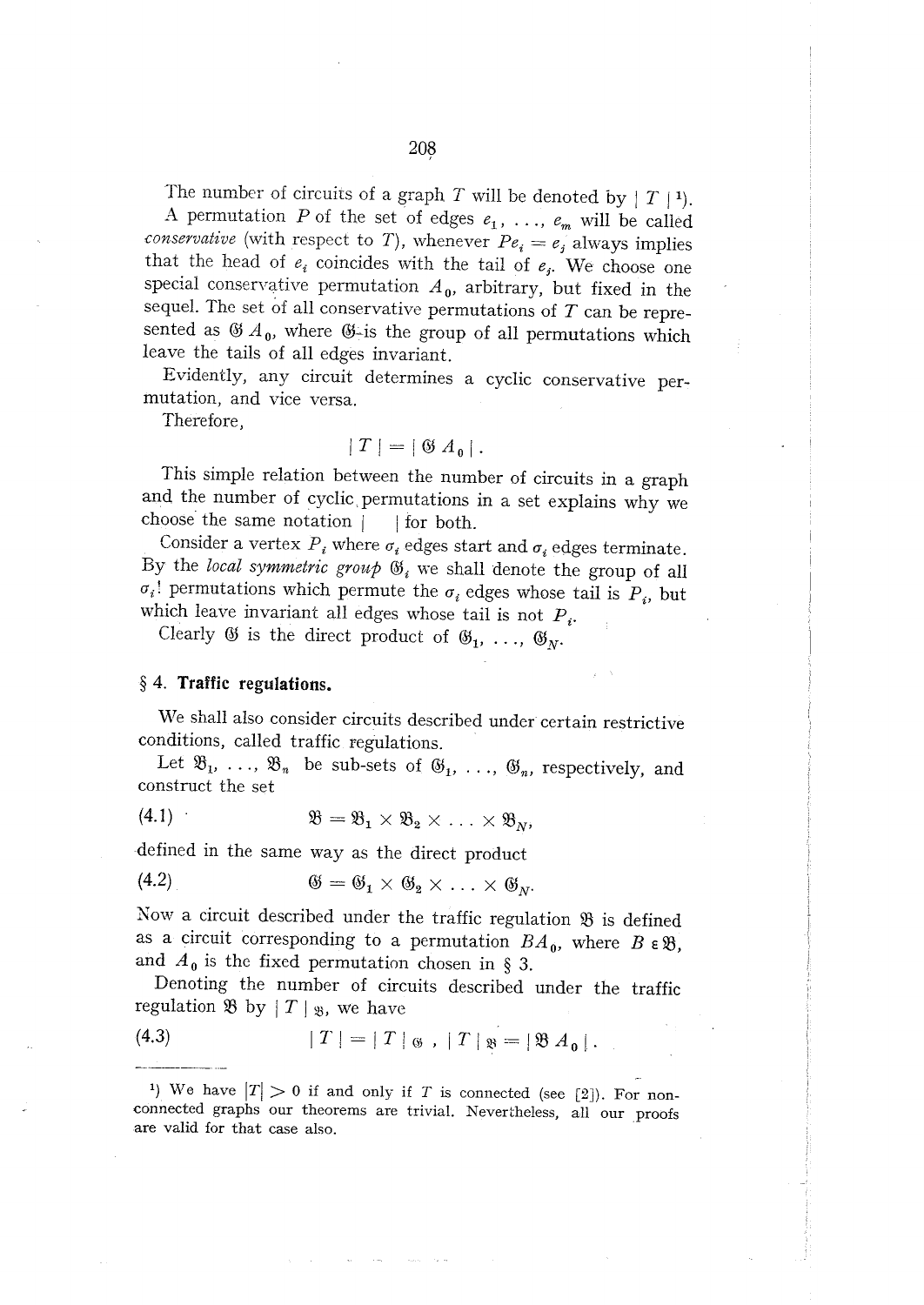The traffic regulation  $(4.1)$  will be called regular if, for each i,  $\mathcal{B}_i$  is a *D*-set in  $\mathfrak{G}_i$ <sup>1</sup>).

Theorem 2. 2) If  $\mathfrak{B}$  is regular, then we have

$$
\frac{1}{n\left(\mathfrak{B}\right)}\mid T\mid \mathfrak{B}=\frac{1}{n\left(\mathfrak{B}\right)}\mid T\mid \mathfrak{B},
$$

where  $n(\mathfrak{B})$  and  $n(\mathfrak{G})$  denote the number of elements of  $\mathfrak{B}$  and  $\mathfrak{G}$ , respectively.

<sup>1</sup> Proof. Since  $\mathfrak{G}_i$  itself satisfies the condition imposed on  $\mathfrak{B}_i$ , it is sufficient to show that the value of the left-hand-side of (4.4) does not change if some  $\mathfrak{B}_i$  is replaced by the corresponding  $\mathfrak{G}_i$ . If this has been proved, we can replace all  $\mathfrak{B}_i$  's by  $\mathfrak{G}_i$  's one after the other, and (4.4) follows.

To this end we consider  $\mathfrak{B}$ , defined by (4.1) and  $\mathfrak{B}^*$ , defined by  $\mathfrak{B}^* = \mathfrak{G}_1 \times \mathfrak{B}_2 \times \mathfrak{B}_3 \times \ldots \times \mathfrak{B}_N$  $(4.5)$ and we have to show that

 $(4.6)$  $|T|_{\mathfrak{B}}: |T|_{\mathfrak{B}^*} = n(\mathfrak{B}_1) : n(\mathfrak{G}_1),$ 

for the latter ratio equals  $n(\mathfrak{B}) : n(\mathfrak{B}^*).$ 

Referring to  $(4.3)$  we write

(4.7) |  $T |_{\mathfrak{B}} = \Sigma | \mathfrak{B}_1 B_2 ... B_N A_0 |$ ,

 $|T|_{\mathfrak{B}^*} = \Sigma |\mathfrak{G}_1 B_2 \dots B_N A_0|,$ where, in both sums,  $B_2, \ldots, B_N$  run independently through the elements of  $\mathfrak{B}_2, \ldots, \mathfrak{B}_N$ , respectively. If we put  $B_2 \ldots B_N A_0 = Q$ , then we have, by lemma 2,

 $|\mathfrak{B}_1 Q| : |\mathfrak{G}_1 Q| = n(\mathfrak{B}_1) : n(\mathfrak{G}_1).$ 

Applying this to each pair of corresponding terms of the sums in  $(4.7)$ , we obtain  $(4.6)$ .

#### § 5. Special traffic regulations.

Let  $T$  be a  $T$ -graph with  $N$  vertices and  $m$  edges. Again, the numbers of edges pointing towards  $P_1, \ldots, P_N$  are denoted by  $\sigma_1, \ldots, \sigma_N$ , respectively, and so  $m = \sigma_1 + \ldots + \sigma_N$ .

Let  $\lambda$  be a positive integer. Then by  $T^{\lambda}$ <sup>3</sup>) we denote the graph which arises from T if we replace any edge  $P_iP_j$  of T by  $\lambda$  edges  $P_i P_j$ , with the same orientation. Hence  $T^{\lambda}$  has N vertices and  $\lambda m$ edges. The edges of  $T<sup>\lambda</sup>$  arising from one and the same edge of T are said to form a bundle.

<sup>1)</sup> As in  $\S 2$ , the bar indicates that the permutations are considered as permutations of the  $\sigma_i$  edges whose tail is  $P_i$ , whereas the other edges are disregarded.

<sup>&</sup>lt;sup>2</sup>) This theorem was used implicitly in  $[1]$ .

<sup>&</sup>lt;sup>3</sup>) The notations  $T^{\sigma}$  and  $T^{(\sigma)}$  (for the latter see § 3) must not be confused.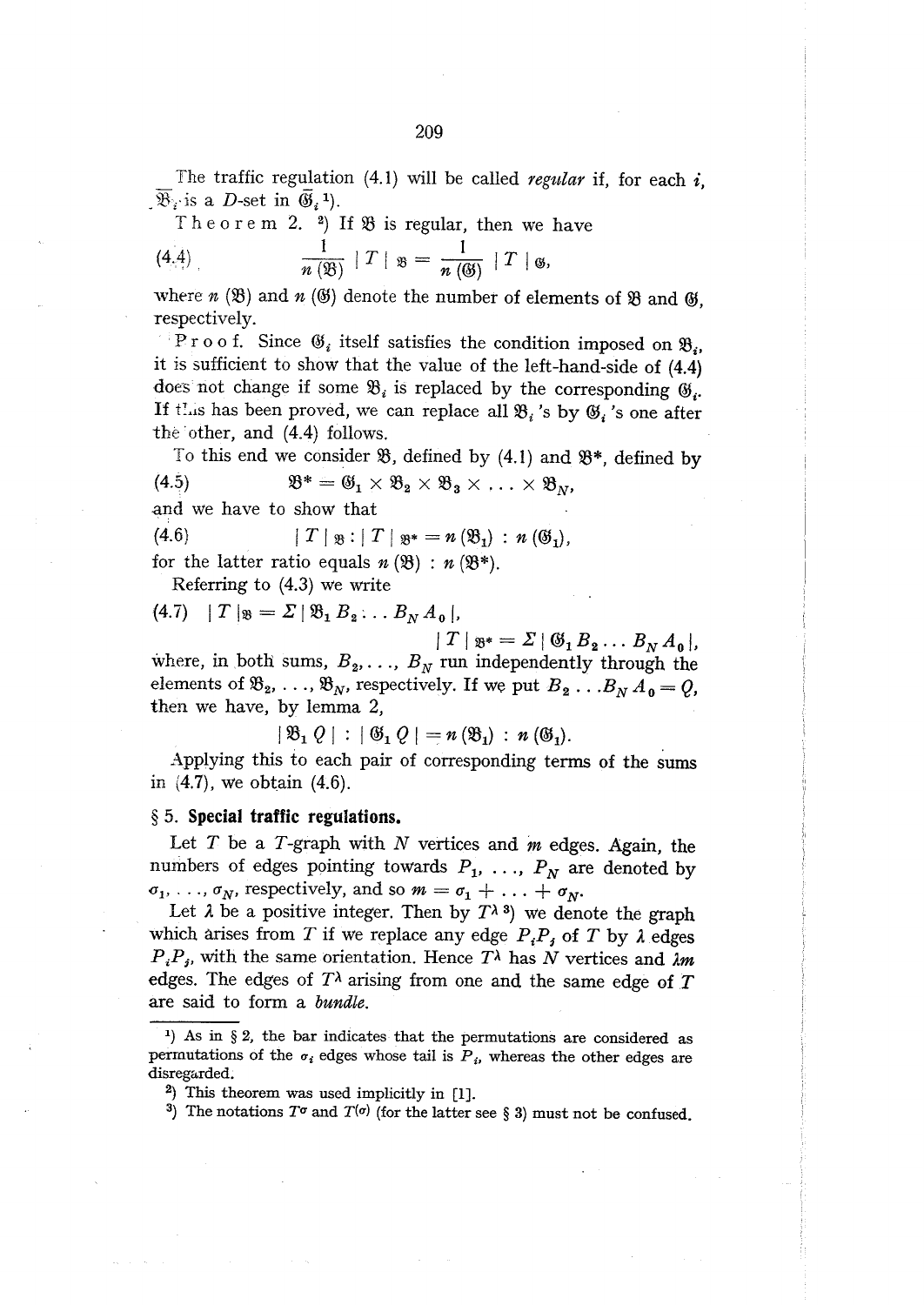In  $T^{\lambda}$  we shall consider several possible traffic regulations. We first choose a fixed conservative permutation  $A_0$  which transforms bundles into bundles.

A traffic regulation will be obtained by choosing, at each vertex  $P_i$ , a set  $\mathfrak{B}_i$  of permutations of the  $\lambda \sigma_i$  edges starting from that vertex. We shall consider three possibilities, all regular in the sense of  $\S$  4.

1°.  $\mathfrak{B}_i = \mathfrak{G}_i$ , where  $\mathfrak{G}_i$  is the local symmetric group (of order  $(\lambda \sigma_i)!$ .

 $2^{\circ}$ .  $\mathfrak{B}_i = \mathfrak{H}_i$ . Here  $\mathfrak{H}_i$  is the sub-set of  $\mathfrak{G}_i$  which transforms bundles into bundles. In other words, as to the edges whose tail is  $P_i$  it acts like the group  $\delta_i$  of theorem 1, where the systems are given by the bundles. Thus  $n = \lambda$ ,  $k = \sigma_i$ .

 $3^\circ$ .  $\mathfrak{B}_i = \mathfrak{R}_i$ . Here  $\mathfrak{R}_i$  is the sub-set of  $\mathfrak{H}_i$  consisting of the permutations which transform the edges of each outgoing bundle at  $P_i$ into sets of edges belonging to  $\lambda$  different bundles (see the end of  $\S$  2).

We have, by theorem 2,

(5.1) 
$$
\frac{|T^{\lambda}|_{\mathfrak{G}}}{\prod\limits_{i=1}^{N}(\lambda\sigma_{i})!}=\frac{|T^{\lambda}|_{\mathfrak{G}}}{\prod\limits_{i=1}^{N}\sigma_{i}! (\lambda!)^{\sigma_{i}}}=\frac{|T^{\lambda}|_{\mathfrak{F}}}{\prod\limits_{i=1}^{N}\varphi(\lambda,\sigma_{i})},
$$

where  $\varphi(\lambda, \sigma_i)$  is the number of elements of  $\hat{\mathbf{x}}_i$ .

As stated in § 4, we have  $|T^{\lambda}|_{\mathfrak{G}} = |T^{\lambda}|$ .

The number  $|T^{\lambda}|$  is can be connected with the number of circuits in T itself. To this end we consider a circuit of  $T^{\lambda}$  described according to the traffic regulation  $\S$ . At any stage, the bundle to which an edge belongs only depends on the bundle containing the preceding edge. Therefore, the sequence of bundles described by the circuit is periodic mod  $m$ , and any bundle is used exactly  $\lambda$  times. It follows that each circuit under consideration defines a circuit of  $T$ . Conversely, it is easily seen that each circuit of  $T$  arises from  $\lambda^{-1}$  ( $\lambda$ !)<sup>*m*</sup> different circuits of  $T^{\lambda}$  in this manner. Hence

$$
(5.2) \t\t\t |T^{\lambda}|_{\mathfrak{H}} = \lambda^{-1} (\lambda!)^{m} \cdot |T|,
$$

and so we obtain from  $(5.1)$ 

Theorem 3. 
$$
|T^{\lambda}| = \lambda^{-1} \cdot |T| \cdot \prod_{i=1}^{N} \frac{(\lambda \sigma_i)!}{\sigma_i!}
$$
.

We shall now make the restriction that T is a  $T^{(0)}$ , and that  $\lambda = \sigma$ , that is to say

$$
r_1=\ldots=\sigma_{\overline{N}}=\sigma=\lambda,\qquad m=N\sigma.
$$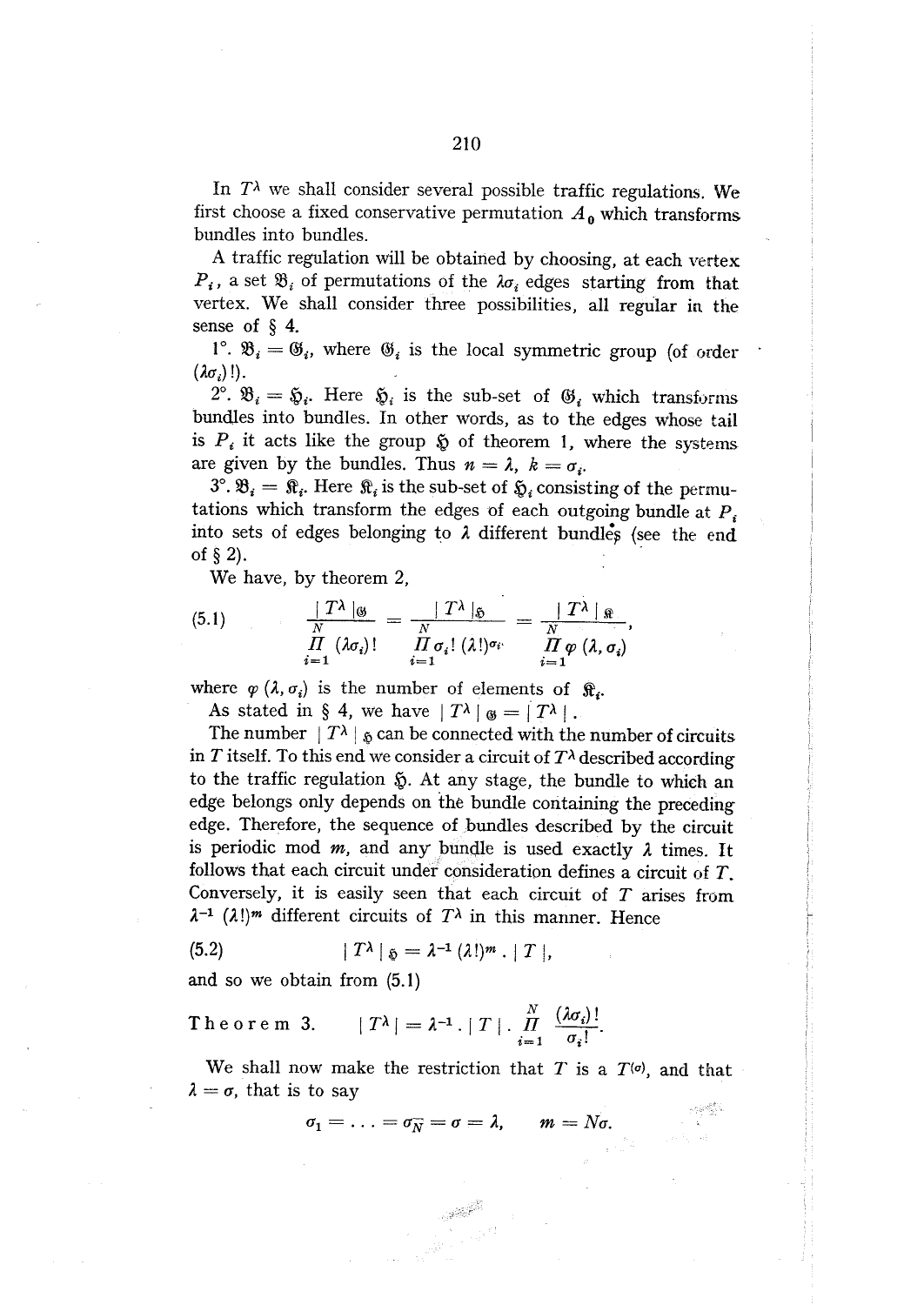Then we have (see  $(2.3)$ )

$$
\varphi(\lambda, \sigma_i) = (\sigma!)^{2\sigma}
$$

and now  $(5.1)$  and  $(5.2)$  lead to

$$
(5.3) \quad |T^{\sigma}|_{\mathfrak{F}} = |T| \cdot \sigma^{-1}(\sigma!)^{m} \cdot \left(\frac{(\sigma!)^{2\sigma}}{\sigma! (\sigma!)^{\sigma}}\right)^{N} = |T| \cdot \sigma^{-1}(\sigma!)^{N(2\sigma-1)}.
$$

If T is a  $T^{(0)}$ , with N vertices and  $m = \sigma N$  edges, then by  $T^*$  we denote the graph defined as follows.  $T^*$  has m vertices  $E_1, \ldots, E_m$ . Two vertices  $E_i$ ,  $E_j$  are connected in  $T^*$  by an edge from  $E_i$  to  $E_j$ if and only if  $e_i$ ,  $e_j$  are consecutive in T. This process was considered in [1] for the case  $\sigma = 2$  only.

Theorem 4. 
$$
|T^*| = \sigma^{-1}(\sigma!)^{N(\sigma-1)}
$$
.  $|T|$ .

Proof. By " $\sigma$ -cycle in T" is meant a circular array containing each edge of  $T$  exactly  $\sigma$  times, such that two edges are consecutive. in the array if and only if they are consecutive in  $T$ . A  $\sigma$ -cycle will be called *restricted* if it is such that any pair of consecutive edges. of  $T$  occurs just once as a pair of consecutive elements in the array. It will be clear that any restricted  $\sigma$ -cycle in T defines uniquely a circuit in  $T^*$ , and vice versa.

The restricted  $\sigma$ -cycles in  $T$  are closely related to the circuits in  $T^{\sigma}$  described under the traffic regulation  $\Re$ . Actually, if we identify the edges of each bundle in  $T^{\sigma}$  a  $\Re$ -circuit in  $T^{\sigma}$  becomes a restricted  $\sigma$ -cycle, owing to the definition of  $\Re$ . Conversely, any restricted  $\sigma$ -cycle gives rise to a large number of  $\Re$ -circuits. Any bundle occurs  $\sigma$  times in the cycle, and each time an arbitrary edge of the bundle can be chosen.

So we see that  $(\sigma!)^m$  different  $\hat{\mathbb{R}}$ -circuits arise from one restricted  $\sigma$ -cycle. Now the theorem follows from (5.3), since  $m = N\sigma$ .

In a T-graph which is not necessarily a  $T^{(0)}$  we can still consider (unrestricted)  $\sigma$ -cycles<sup>-1</sup>). The number of different  $\sigma$ -cycles can be determined from theorem 3. A difficulty lies in the fact that a  $\sigma$ -cycle may be periodical with a period  $md$ , where  $d$  is a proper divisor of  $\sigma$ , which could not happen with a restricted  $\sigma$ -cycle.

If  $c(\rho)$  denotes the number of those  $\rho$ -cycles in T whose period is exactly  $m\varrho$ , then we have obviously

$$
|T^{\rho}| = \sum_{d/\rho} \frac{d}{\varrho} c(d) (\varrho!)^{m}.
$$

<sup>&</sup>lt;sup>1</sup>) And, if T is a  $T^{(q)}$ , we can consider (unrestricted)  $\rho$ -cycles, for arbitrary values of  $\rho$ .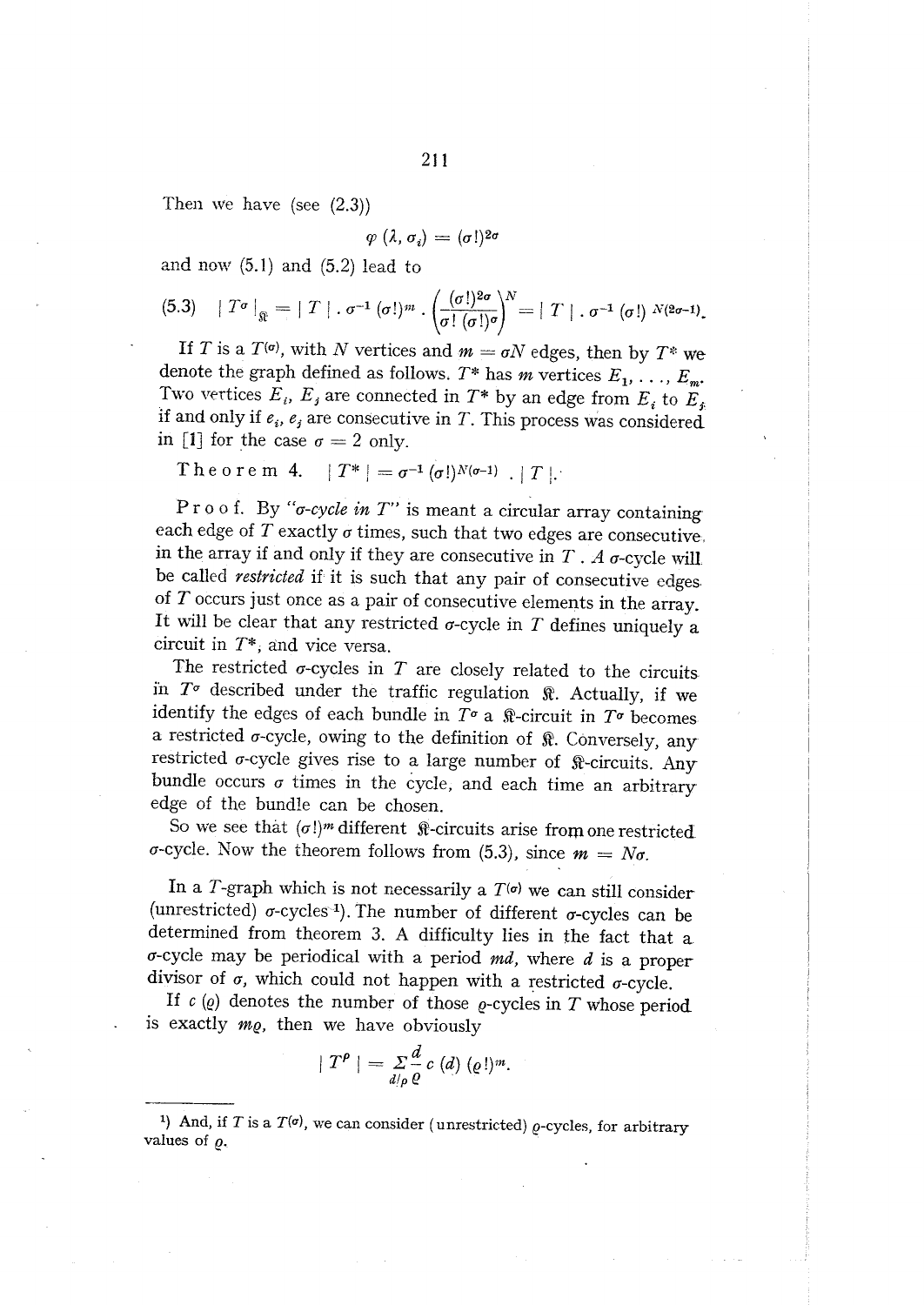Hence we obtain from Möbius' inversion formula,

$$
c\left(\varrho\right)=\sum_{d\mid\rho}\frac{d}{\varrho}\mu\left(\frac{\varrho}{d}\right). \left(d!\right)^{-m}. \mid T^d\mid,
$$

and so the number of unrestricted  $\rho$ -cycles equals

$$
\sum_{d/\rho} c(d) = \frac{1}{\varrho} \frac{\varSigma}{d/\varrho} \varphi \left(\frac{\varrho}{d}\right) (d!)^{-m} d \cdot |T^d|,
$$

where  $\varphi$  is Euler's indicator. |  $T^d$  | can be evaluated by theorem 3.

Especially, is T is a  $T^{(0)}$ , then the number of unrestricted  $\rho$ cycles is

$$
\frac{1}{\varrho}\sum_{d/\rho}\varphi\left(\frac{\varrho}{d}\right)\left(\frac{(\sigma d)!}{(d!)^\sigma\sigma!}\right)^N\cdot\mid T\mid.
$$

## $§ 6.$  Trees in T-graphs.

Let  $T$  be a  $T$ -graph with  $N$  vertices and  $m$  edges. The number of edges whose tail is  $P_i$  is again denoted by  $\sigma_i$ . Choose an arbitrary vertex; for convenience of notations we take it to be  $P_1$ . We shall define the notion: (oriented) tree with root  $P$ .

A tree with root  $P_1$  is a sub-set  $\Lambda$  of the set of edges of T, with the following properties.

- a. Any vertex  $\neq P_1$  is the tail of just one element of  $\Lambda$ .
- b. No element of  $\Lambda$  has its tail in  $P_1$ .
- c. Any vertex can be connected with  $P_1$  by a set of consecutive edges, all belonging to  $\Lambda$ .
- It is easily seen that  $c$  can be replaced by

 $c^*$ . A contains no closed oriented cycles.

There is a striking relation between trees and circuits. Choose a fixed edge  $e_1$  whose tail is  $P_1$ , and consider an arbitrary circuit of T. We traverse it, starting with  $e_1$ . Running through the circuit, each vertex  $P_i$  will be visited  $\sigma_i$  times. The edge by which we leave  $P_i$  after having visited it for the  $\sigma_i$ -th time will be called the *last* exit of  $P_i$ .

Theorem 5a. The set  $\Lambda$  consisting of the last exits of  $P_2, \ldots$ ,  $P_N$  is a tree with root  $P_1$ .

Proof. The properties a and b are trivial. We shall verify  $c^*$ . We can number the edges of  $T$  according to the order in the circuit, with indices 1, ...,  $m$ ;  $e_1$  gets the index 1.

If  $e_i$  and  $e_j$  both belong to  $\Lambda$ , and if  $e_i$  and  $e_j$  are consecutive in T, then we have  $i < j$ . For,  $e_{i+1}$  has the same tail as  $e_j$ , and j is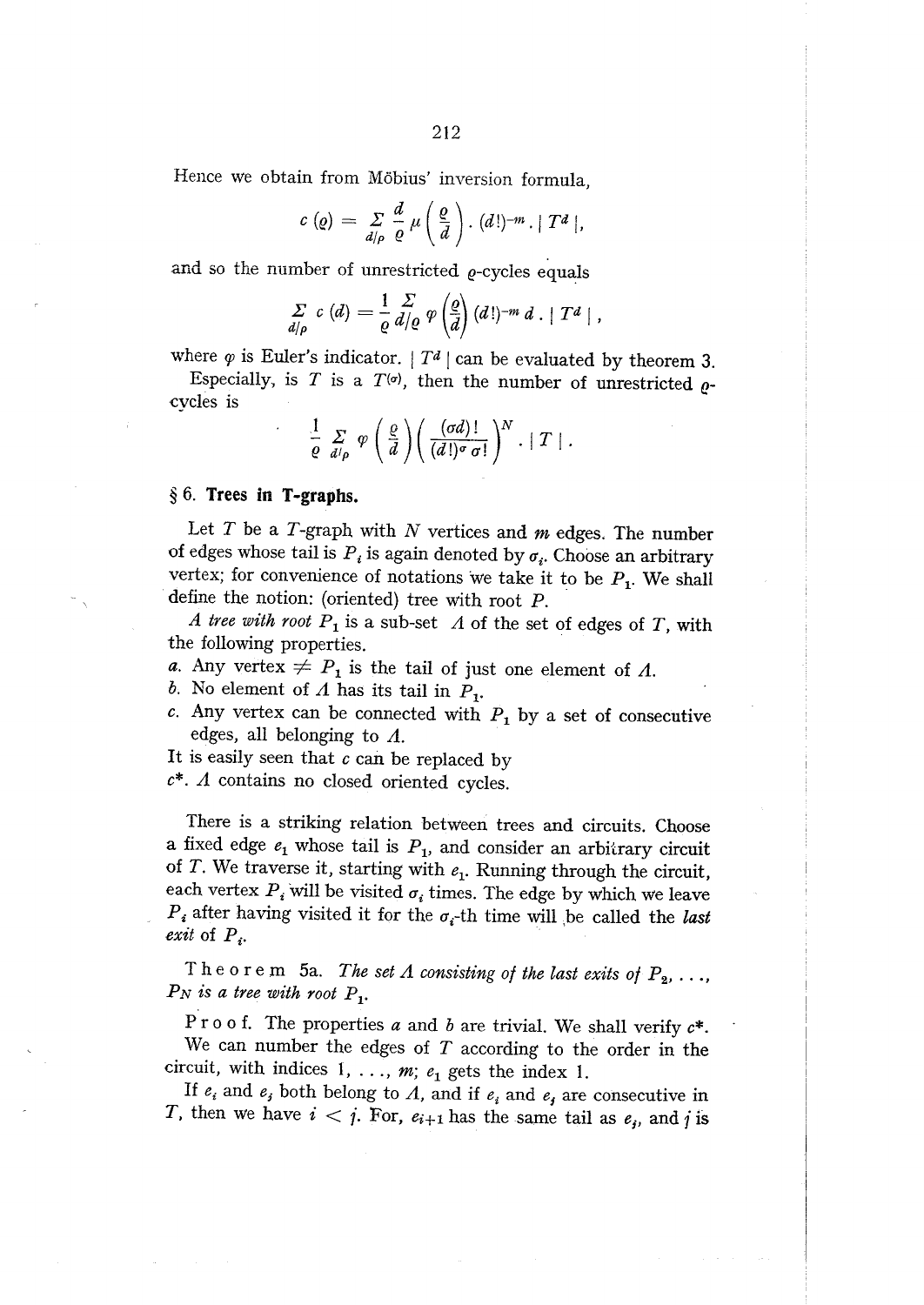the maximal value of the indices of all the edges with this tail.

Consequently,  $\Lambda$  does not contain any closed cycle; the indices in such a cycle would increase indefinitely.

Theorem 5b. If a tree A with root  $P_1$  is given, and if  $e_1$ is given, then there are exactly

circuits of T whose set of last exits coincides with  $\Lambda$ .

Proof. At any vertex we number the outgoing edges<sup>1</sup>), with the following restrictions: At  $P_1$  the edge  $e_1$  gets the number 1; at  $P_i$  (i > 1) the edge belonging to A gets the highest possible number, that is  $\sigma_i$ . The number of ways in which this can be arranged is expressed by  $(6.1)$ . It remains to be shown that, for each numbering of this type, there exists a circuit (and not more than one circuit) corresponding with this numbering.

First thing it will be clear that we have no choice at all if we try to traverse a circuit according to this numbering. Starting with  $e_1$ , we arrive at a vertex  $\vec{P}_2$ , say. It is prescribed which outgoing edge we have to take first, etc. If we meet a vertex for a second time, we are forced to leave it by the edge bearing the number 2, and so on. The process has to stop somewhere, the graph being finite. The only reason why it should stop is, that we arrive at a vertex where all outgoing edges have already been taken before. This must be  $P_1$ , for all other vertices have been entered at least as often as they have been left.

We can show that at this moment all edges of  $T$  have been used, each exactly once of course, which means that a circuit has been described. Assume that a certain edge is *vacant*, that means that it has not yet been used. Considering its head, there is a vacant entry and hence there is a vacant exit. Especially, the exit belonging to  $\Lambda$  has to be vacant, since it has the highest number. This vacant edge of  $\Lambda$  leads into another vacant edge of  $\Lambda$ , and so on. By c, we eventually arrive at  $P_1$ , and we find that there is a vacant outgoing edge. This contradicts the fact that the process stopped.

From Theorem 5a and 5b we immediately obtain.

Theorem 6. The number of trees in T with a given root is

$$
\mid T \mid .\left\{ \frac{N}{H}(\sigma_i \longrightarrow 1) \mid \right\}^{-1};
$$

This way of numbering is different from the one considered in the I). proof of theorem 5a.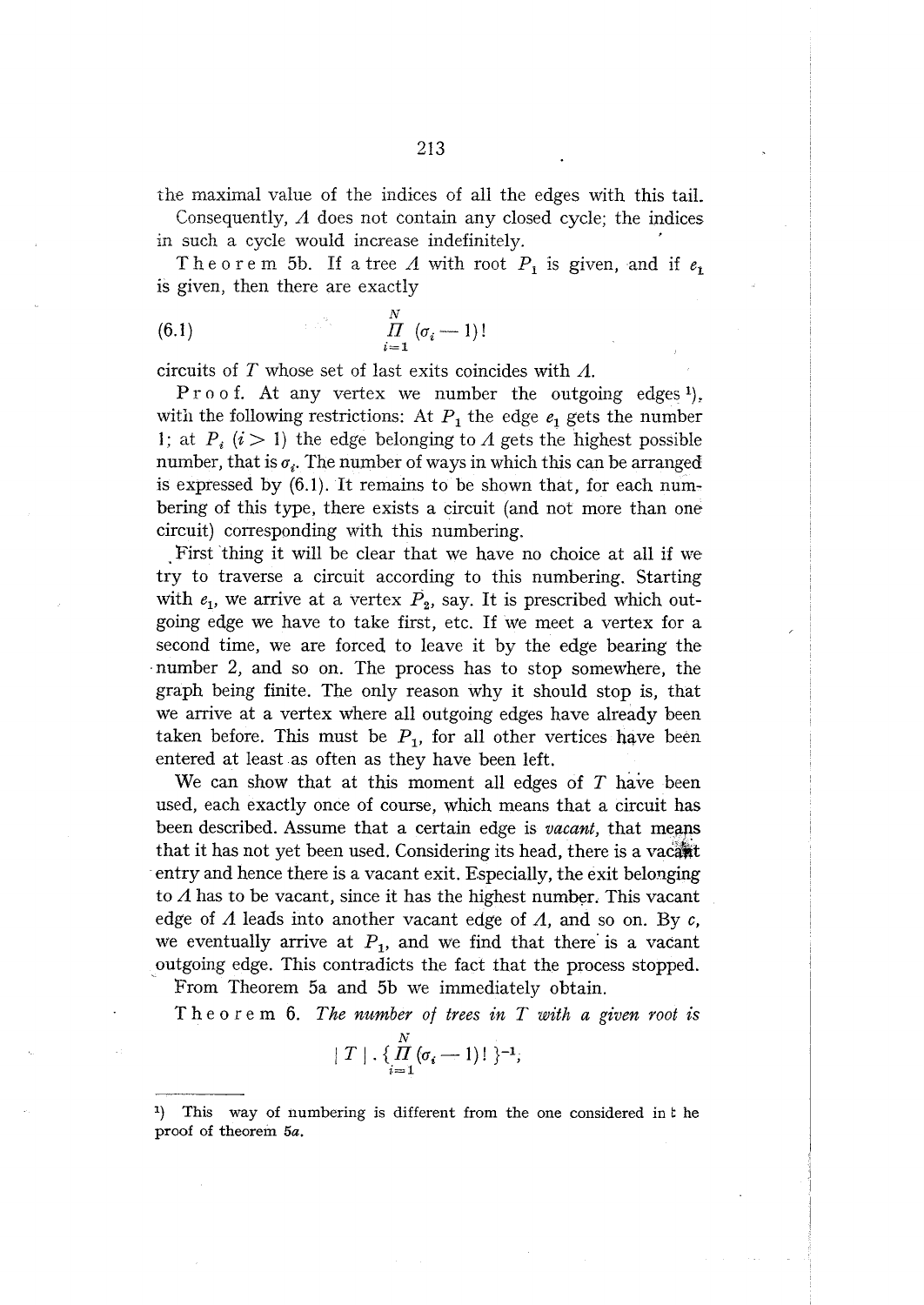which does not depend on the vertex chosen as the root. As before,  $|T|$  denotes the number of circuits of T.

Theorem 6 furnishes a new proof of theorem 3. For, there is a simple relation between the number of trees in  $T$  and in  $T^{\lambda}$ . Any tree in  $T^{\lambda}$  gives rise to a tree in T, by the mapping  $T^{\lambda} \rightarrow T$ which maps entire bundles of  $T<sup>\lambda</sup>$  into the corresponding edges of T. Conversely, in any bundle of  $T^{\lambda}$  an edge can be chosen in  $\lambda$ ways. Any tree in  $T$  contains  $N-1$  edges, and so we have

(6.2) 
$$
t(T\lambda) = t(T) \cdot \lambda^{N-1},
$$

where  $t(T)$  and  $t(T^{\lambda})$  denote the number of trees with a given root, in  $T$  and  $T<sup>\lambda</sup>$ , respectively. By theorem 6 we have

(6.3) 
$$
|T^{\lambda}| = t (T^{\lambda}) \cdot \prod_{i=1}^{N} (\lambda \sigma_i - 1)!,
$$

(6.4) 
$$
|T| = t(T) \cdot \prod_{i=1}^{N} (\sigma_i - 1) 1.
$$

Theorem 3 follows from  $(6.2)$ ,  $(6.3)$  and  $(6.4)$ .

## § 7. Trees in arbitrary oriented graphs.

We consider an oriented graph G, with N vertices  $P_1, \ldots, P_N$ . We no longer require that it is a  $T$ -graph, that is to say, the number of edges starting from  $P_i$  need not be the same as the number of edges pointing towards  $P_i$ .

Again, we can consider (oriented) trees, with a given root. Tutte  $[5]$  showed, that the number of trees in  $T$  with a given root can be interpreted as the value of a certain determinant. Since his result is in several ways connected with the results of the present paper, we give a full account of his theorem, with a new proof.

Let  $(a_{ij})$   $(i, j = 1, ..., N)$  be the following matrix. If  $i \neq j$ , then  $a_{ij} = -b_{ij}$ , where  $b_{ij}$  denotes the number of oriented edges from  $P_i$  to  $P_j$  ( $P_i$  is the tail and  $P_j$  is the head of these edges) Further  $a_{ii}$  is such that  $\sum_{j=1}^{N} a_{ij} = 0$ .

Theorem 7 (Tutte). The number of trees with the given root  $P_i$  equals the minor of  $a_{ii}$  in the matrix  $(a_{ij})$ .

Proof. For simplicity of notation we take  $i = 1$ .

We first consider a special graph, where each vertex  $\neq P_1$  is the tail of just one edge, and where no edge leaves  $P_1$ . This graph is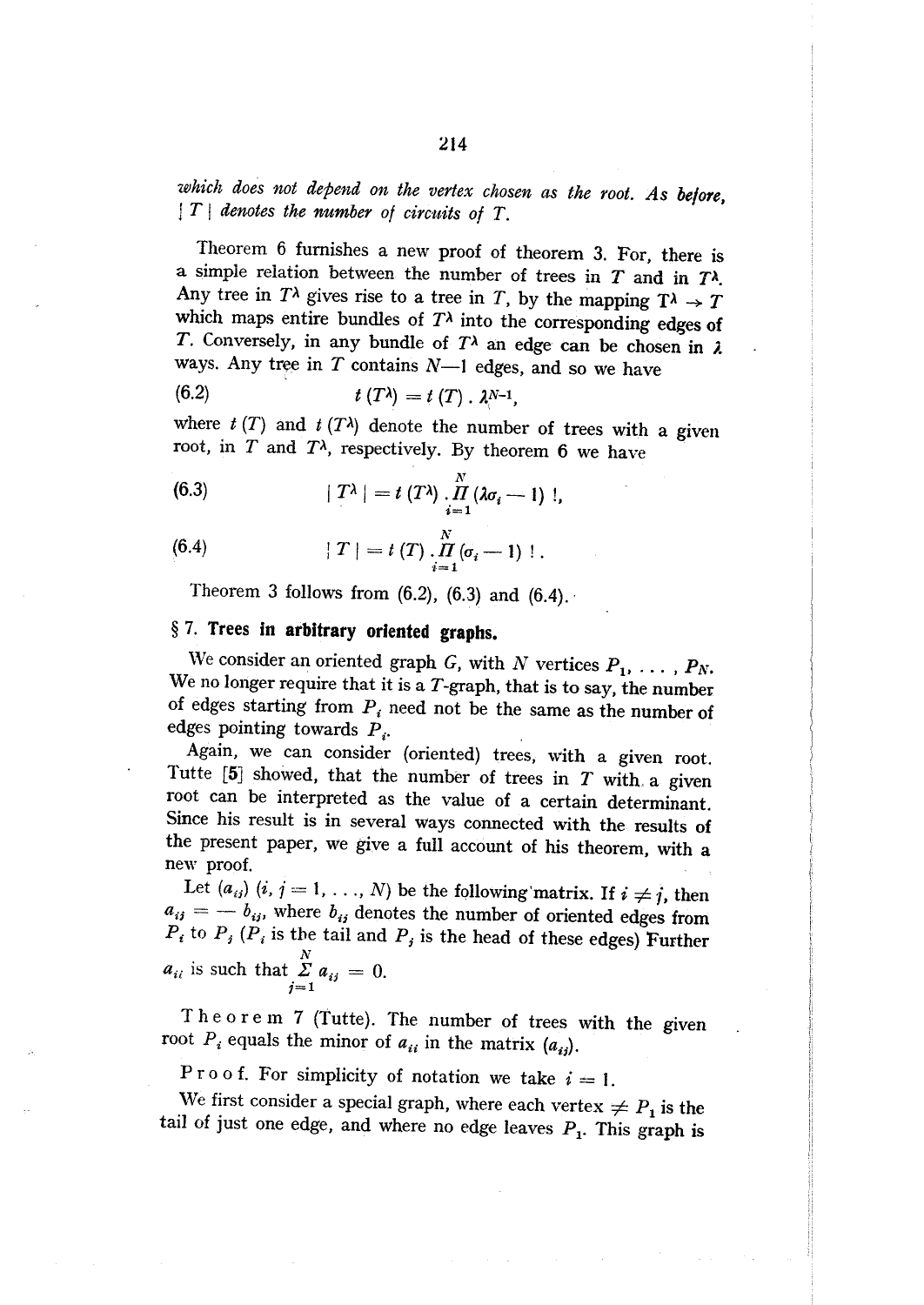either a tree or it is not; the possibility of constructing more than one tree in this graph does not exist. We shall show that the minor of  $a_{11}$  is 1 or 0 according to whether the graph is or is not a tree.

First assume that the graph is a tree. We shall apply induction with respect to N; for  $N = 2$  the result is trivial. Take  $N > 2$ . There is at least one vertex which is not the head of an edge. This is the case with  $P_2$ , say. Then the second column of the matrix reads 0, 1, 0, ..., 0. Hence the value of the minor of  $a_{11}$  is not altered if the second row and the second column are both cancelled. The new matrix corresponds to the graph which results by cancelling  $P_2$  and the use starting from  $P_2$ . This new graph is still a tree, and the induction is completed.

Next assume that the graph is not a tree. Then it shows somewhere a cycle of edges not containing  $P_1$ . For example, let the cycle consist of the edges  $P_2P_3$ ,  $P_3P_4$ ,  $P_4P_3$ . Then, in the matrix, the 2nd, 3rd, and 4th row are linearly dependent, for their sum vanishes. It follows that the minor of  $a_{11}$  equals zero. This completes the proof of the theorem for our special graph.

The general case is easily reduced to this one by repeated application of the following operation. Divide the set of edges starting from a certain edge,  $P_2$ , say, into two groups. Now construct two graphs; the first one arises from the original graph by cancelling the edges of the first group, the second one by cancelling the edges of the second group. The matrices of the graphs are such that the second row of the original matrix equals the sum of the corresponding rows in the new matrices; all other rows are identical in the three matrices. Therefore, the minor of  $a_{11}$  in the original matrix is the sum of the minors of  $a_{11}$  in the new matrices. On the other hand, the number of trees in the original graph is the sum of the numbers of trees in both graphs. This proves the theorem.

Theorem 6 shows that in a  $T$ -graph the number of trees does not depend on the choice of the root. Tutte deduced the same fact from theorem 7. We repeat his argument. Assume that the graph considered in theorem 7 is a T-graph. Then we have  $a_{ii} =$  $\sigma_i - \varrho_i$  where  $\varrho_i$  is the number of edges from  $P_i$  to  $P_i$ . Therefore, we also find that the sum of the elements in each column of the matrix is equal to zero. It is a well-known fact that if in a square matrix the sum of the elements in each row and in each column vanishes, then the cofactors of all elements have the same value. Especially, the minor of  $a_{ii}$  does not depend on i.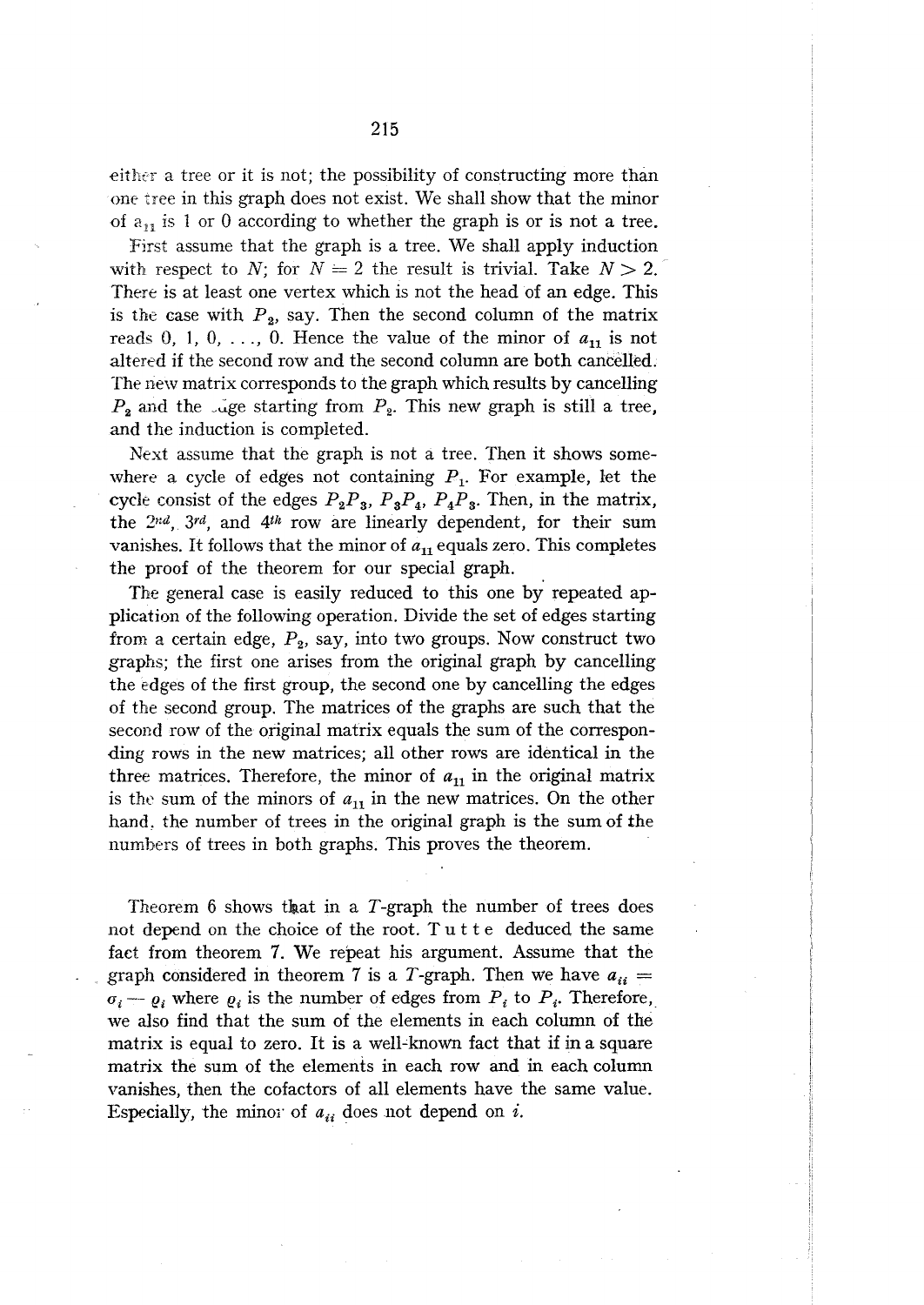a T-graph. Let  $P_1, \ldots, P_n$  be its vertices, and let  $\sigma_i$  be the number of edges starting from  $P_i$ , and  $\tau_i$  the number of edges pointing towards  $P_i$ . Furthermore,  $b_{ij}$  denotes the number of oriented edges from  $P_i$  to  $P_j$ . Hence  $\sigma_i = \sum_i b_{ij}$ ,  $\tau_j = \sum_i b_{ij}$ .

216

Next we consider a permutation S of the N objects 1, 2, ..., N. Let  $G_S$  be the graph arising from  $G$  in the following manner: replace each edge  $P_i P_j$  of  $G_S$  by an edge  $P_i P_{Sj}$ , where  $Sj$  is the result of S applied to the object j. Therefore, if the analogues of  $\sigma_i$ ,  $\tau_j$ ,  $b_{ij}$ for the graph  $G_S$  are denoted by  $\sigma_i^{(S)}$ ,  $\tau_i^{(S)}$ ,  $b_{ij}^{(S)}$ , respectively, then we have

(7.1) 
$$
\sigma_i^{(S)} = \sigma_i , \ \tau_{Sj}^{(S)} = \tau_j , \ b_{i,Sj}^{(S)} = b_{ij}.
$$

Let  $t_i$  (G<sub>S</sub>) denote the number of oriented trees in  $G_S$  whose root is  $P_i$ , and let  $\mathfrak{S}_N$  denote the group of all N! permutations of the objects  $1, \ldots, N$ . Then we have

 $\sum_{S \in \mathfrak{S}_N} t_i (G_S) = (N-1) \prod_{k \neq i} \sigma_k.$ Theorem 8.

P r o o f. We may and do assume  $i = 1$ . We shall apply theorem 7. To this end, we consider the matrix

$$
M_S = (\lambda_i \delta_{ij} - b_{ij}^{(S)}) \qquad (i, j = 1, ..., N)
$$

where  $\delta_{ij}$  is Kronecker's symbol. Its determinant det  $M_S$  is a multilinear polynomial in the variables  $\lambda_1, \ldots, \lambda_N$ :

$$
\det M_S = f_S(\lambda_1, \ldots, \lambda_N),
$$

and it will be clear from theorem 7 that

(7.2) 
$$
t_1(G_S) = \frac{\partial}{\partial \lambda_1} f_S(\lambda_1, \sigma_2, \sigma_3, \ldots, \sigma_N).
$$

We put

$$
(7.3) \tP (\lambda_1, \ldots, \lambda_N) = \sum_{S \in \mathfrak{S}_N} f_S (\lambda_1, \ldots, \lambda_N).
$$

In the first place we can show that  $P(\lambda_1, \ldots, \lambda_N)$  does not contain terms of degree  $\langle N-1,$  For instance, consider the term with  $\lambda_3 \lambda_4 \ldots \lambda_N$ , which does not contain either  $\lambda_1$  or  $\lambda_2$ . Let T be the transposition of the objects 1 and 2. Then the coefficient of  $\lambda_3 \ldots \lambda_N$ in det  $M_{TS}$  is easily seen to be the opposite of the coefficient of  $\lambda_3 \ldots \lambda_N$  in det  $M_S$ . If S runs through  $\mathfrak{S}_N$ , then TS does the same, and so the coefficient of  $\lambda_3 \ldots \lambda_N$  in P  $(\lambda_1, \ldots, \lambda_N)$  turns out to be zero.

We next deal with the terms of degree  $N-1$ , and therefore